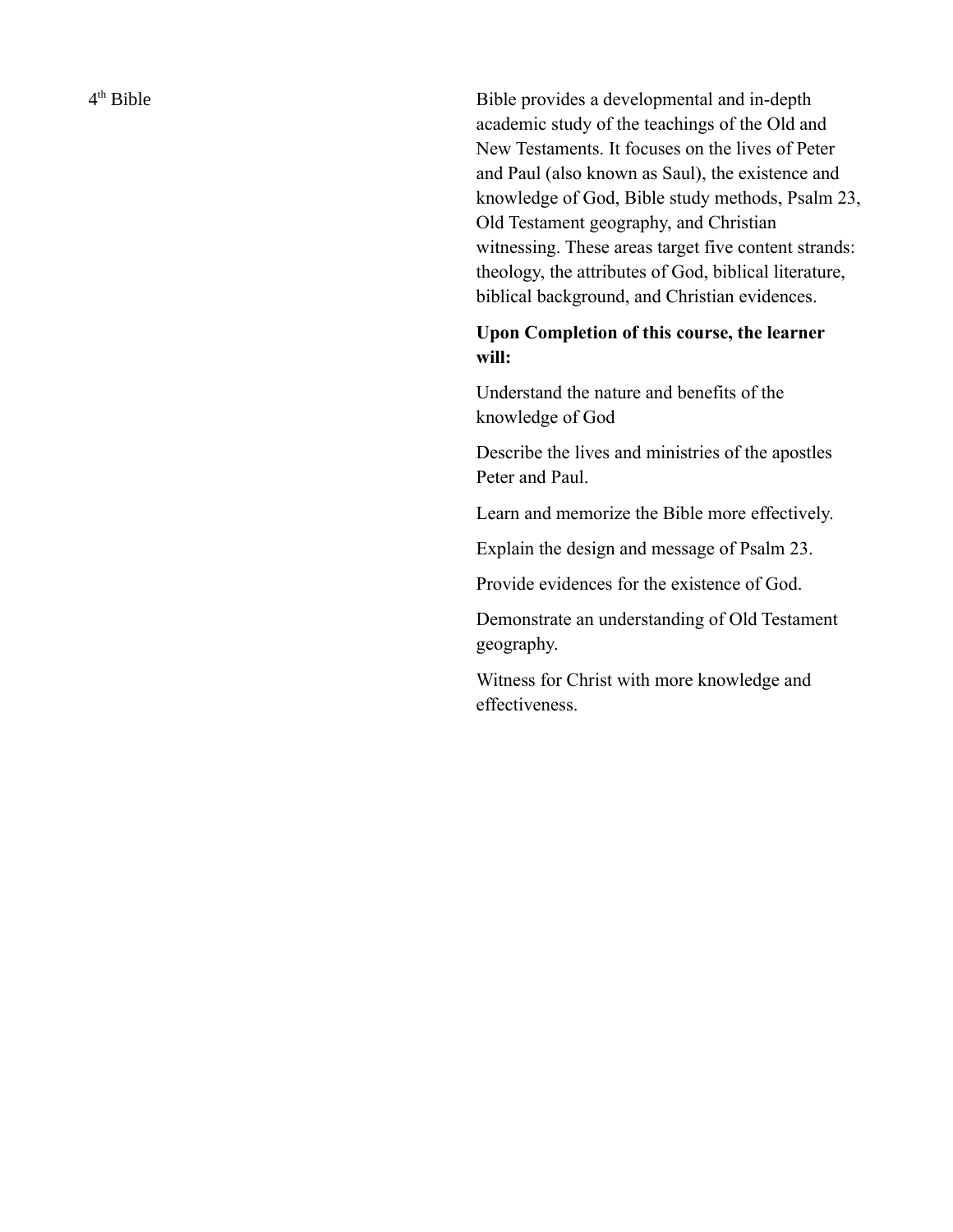4<sup>th</sup> Language Arts

Language Arts focuses on the sequential development and integration of communication skills in four major areas—reading, writing, speaking, and listening. After completion of course assignments within the course, student understanding will be deepened in the following ways:

Apply skills for reading fluency and writing a report

Read for meaning in instructions, poetry, and fictional stories

Identify word parts and types such as prefixes, suffixes, synonyms, and antonyms

Identify parts of speech and types of sentences

Use reading strategies to understand a passage and write cohesive paragraphs

Explain characteristics of strong poetry and research-based reports

Differentiate forms of literature including fables, tall tales, and biographies

Analyze literature for language use

Plan, organize, and write a research-based report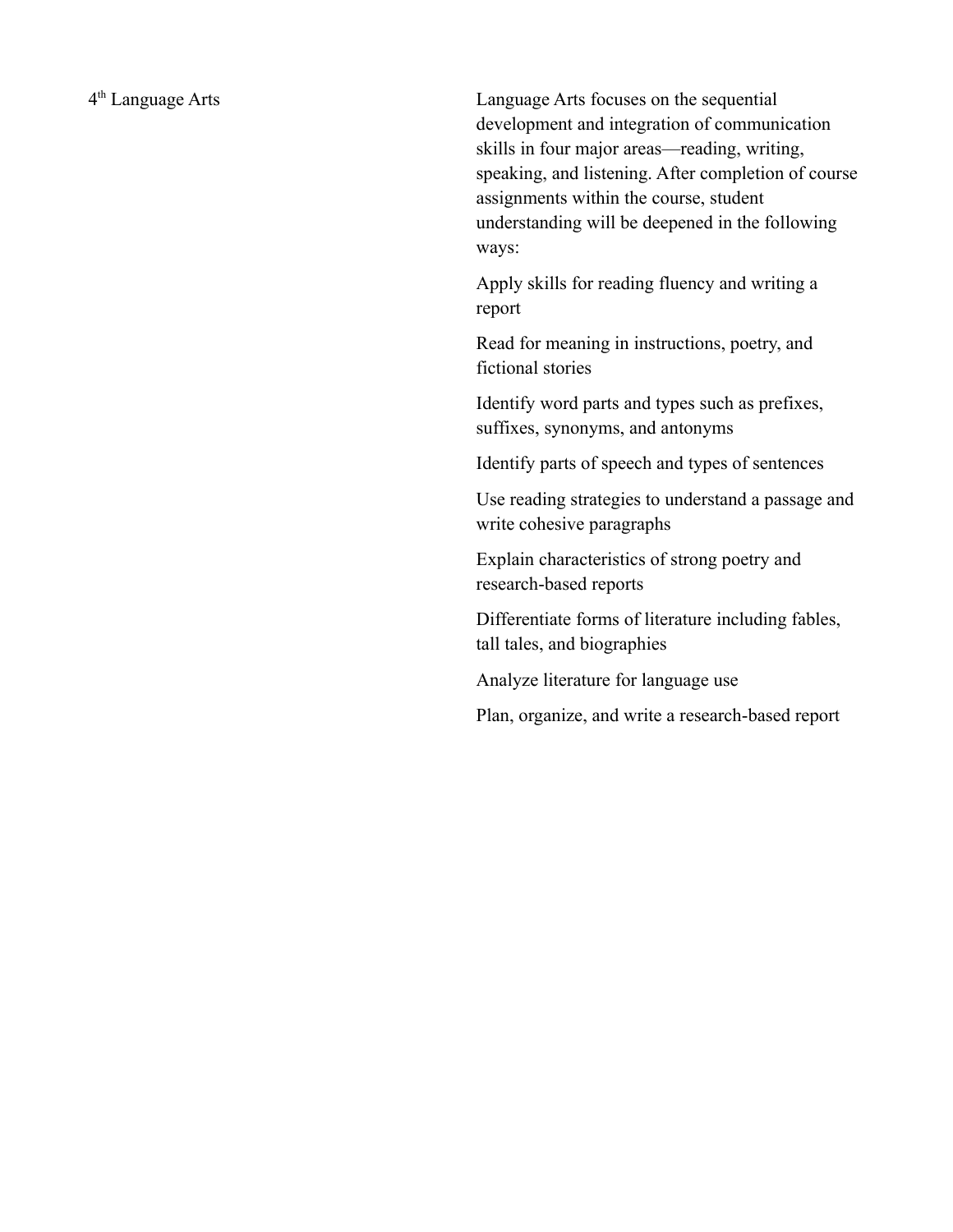4<sup>th</sup> Math

Math is a full-year elementary math course focusing on number skills and mathematical literacy. In it, students will gain solid experience with number theory and operations, including decimals and fractions. This course also integrates geometric concepts and skills throughout the units, teaches measurement skills, and introduces students to statistical concepts.

Use place value, fact families, and number patterns

Use knowledge of patterns and operations to round and estimate

Identify whole numbers and compare fractions

Identify the qualities of shapes and angles, and review various concepts

Use strategies for division and multiplication, and use units of measurement for capacity, weight, and length

Use multiplication strategies and fractions to solve problems

Use patterns to add, subtract, compare, and convert fractions

Use division strategies and fractions to solve problems

Read, write, and compare decimals and fractions

Collect and interpret data using different types of graphs, and review various concepts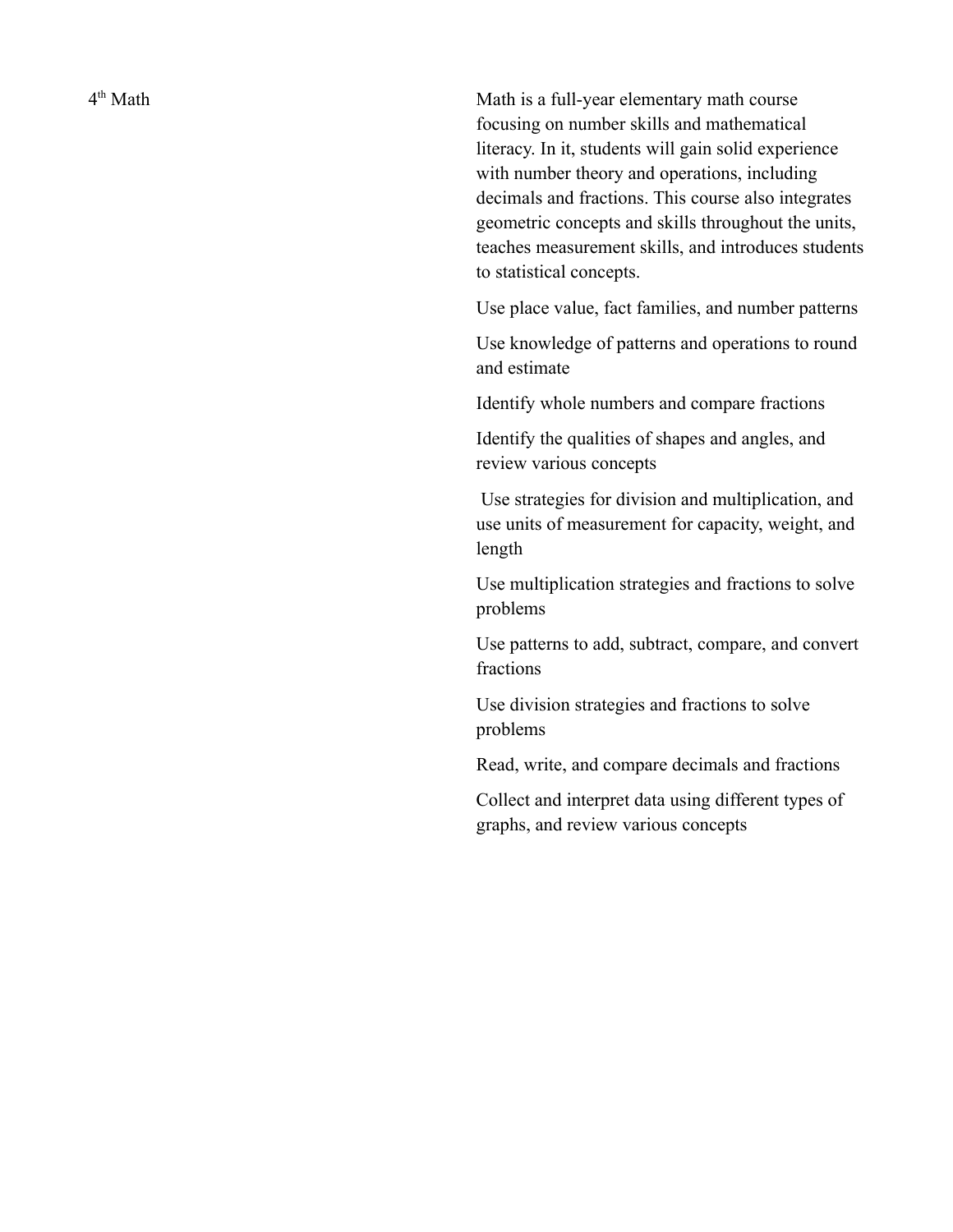4<sup>th</sup> Science

Science is a basic elementary course intended to expose students to the designs and patterns in God's physical universe. This course builds on concepts taught in Science 300, providing a broad survey of the major areas of science. Some of the areas covered in Science 400 include the study of plants and animals, ecology, work and simple machines, electricity and magnetism, properties of water and matter, weather, solar system, and the different spheres of earth.

The course seeks to develop the student's ability to understand and participate in scientific inquiry. The units contain experiments and projects to capitalize on children's natural curiosity. The student will explore, observe, and manipulate everyday objects and materials in their environment. Collectively, this should help students develop and build on their subject-matter knowledge base.

## **Upon completion of the course, students should be able to do the following:**

Use their main senses for observation of the world around them.

Describe different uses for plants.

Discuss the differences among the ways that different animals act.

Understand how people are responsible for preserving and conserving nature.

Explain the different types of simple machines. Describe an electrical current and how it relates to magnetism.

Demonstrate an understanding of the different properties of water.

Observe weather and how it affects people.

Describe our solar system.

Discuss the three different spheres of the earth and how they interact.

Explain the changes in seasons and time.